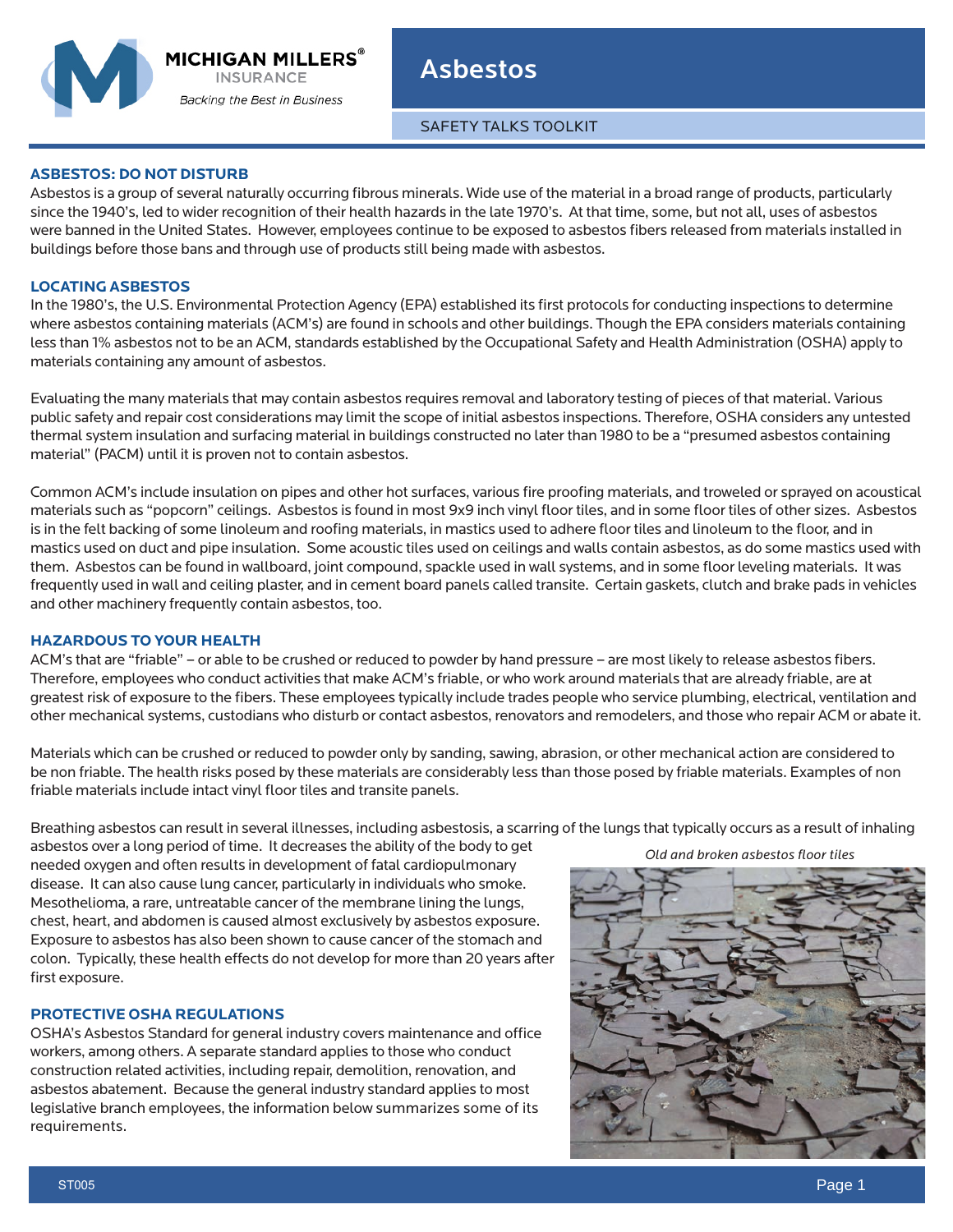The standard establishes two permissible exposure limits (PEL's) for asbestos. The first is a time weighted average (TWA) of 0.1 fiber per cubic centimeter of air (f/cc), averaged over an 8 hour work shift. OSHA has also established an excursion limit (EL) of 1.0 f/cc during a single, 30 minute period.

## **EMPLOYERS ARE REQUIRED TO DO THE FOLLOWING:**

Determine the presence, location, and quantity of ACM and/or PACM. Inform employees—and the employers of housekeeping employees—of asbestos hazards in their building.

Post warning signs at the entrance to mechanical rooms/areas containing ACM and/or PACM, identifying the material present and its location, and appropriate word practices to ensure it is not disturbed. Warning labels must be affixed to these asbestos products and containers of asbestos products.

Assess all asbestos operations for their potential to generate fibers.

Conduct initial monitoring for all employees who either are, or may be expected to be, exposed to airborne concentrations of asbestos above the TWA and/or EL.

Establish a regulated area wherever airborne asbestos concentrations exceed the TWA and/or EL.

## If you suspect you are exposed to friable asbestos materials in your workplace, do not disturb them or create dust. Notify your safety and health office or immediate supervisor of your concerns. Its potential asbestos content can be determined.

#### **WHAT IS ASBESTOS?**

Asbestos is the name given to a group of naturally occurring minerals used in certain products, such as building materials and vehicle brakes, to resist heat and corrosion. Asbestos includes chrysotile, amosite, crocidolite, tremolite asbestos, anthophyllite asbestos, actinolite asbestos, and any of these materials that have been chemically treated and/or altered.

#### **WHAT ARE THE DANGERS OF ASBESTOS EXPOSURE TO WORKERS?**

The inhalation of asbestos fibers by workers can cause serious diseases of the lungs and other organs that may not appear until years after the exposure has occurred. For instance, asbestosis can cause a buildup of scar-like tissue in the lungs and result in loss of lung function that often progresses to disability and death. Asbestos fibers associated with these health risks are too small to be seen with the naked eye, and smokers are at higher risk of developing some asbestos-related diseases.

#### **ARE YOU BEING EXPOSED TO ASBESTOS?**

General industry employees may be exposed to asbestos during the manufacture of asbestos-containing products or when performing brake and clutch repairs. In the construction industry, exposure occurs when workers disturb asbestos-containing materials during the renovation or demolition of buildings. Employees in the maritime environment also may be exposed when renovating or demolishing ships constructed with asbestos-containing materials. In addition, custodial workers may be exposed through contact with deteriorating asbestos-containing materials in buildings.

#### **ARE THERE ANY OSHA STANDARDS THAT COVER WORKERS EXPOSED TO ASBESTOS?**

Yes. The Occupational Safety and Health Administration (OSHA) has the following three standards to protect workers from exposure to asbestos in the workplace:

- 29 CFR 1926.1101 covers construction work, including alteration, repair, renovation, and demolition of structures containing asbestos.
- 29 CFR 1915.1001 covers asbestos exposure during work in shipyards.
- 29 CFR 1910.1001 applies to asbestos exposure in general industry, such as exposure during brake and clutch repair, custodial work, and manufacture of asbestos-containing products.

The standards for the construction and shipyard industries classify the hazards of asbestos work activities and prescribe particular requirements for each classification:

- Class I is the most potentially hazardous class of asbestos jobs and involves the removal of thermal system insulation and sprayed-on or troweled-on surfacing asbestos-containing materials or presumed asbestos-containing materials.
- Class II includes the removal of other types of asbestos-containing materials that are not thermal system insulation, such as resilient flooring and roofing materials containing asbestos.
- Class III focuses on repair and maintenance operations where asbestos-containing or presumed asbestos-containing materials are disturbed.
- Class IV pertains to custodial activities where employees clean up asbestos-containing waste and debris.

There are equivalent regulations in states with OSHA-approved state plans.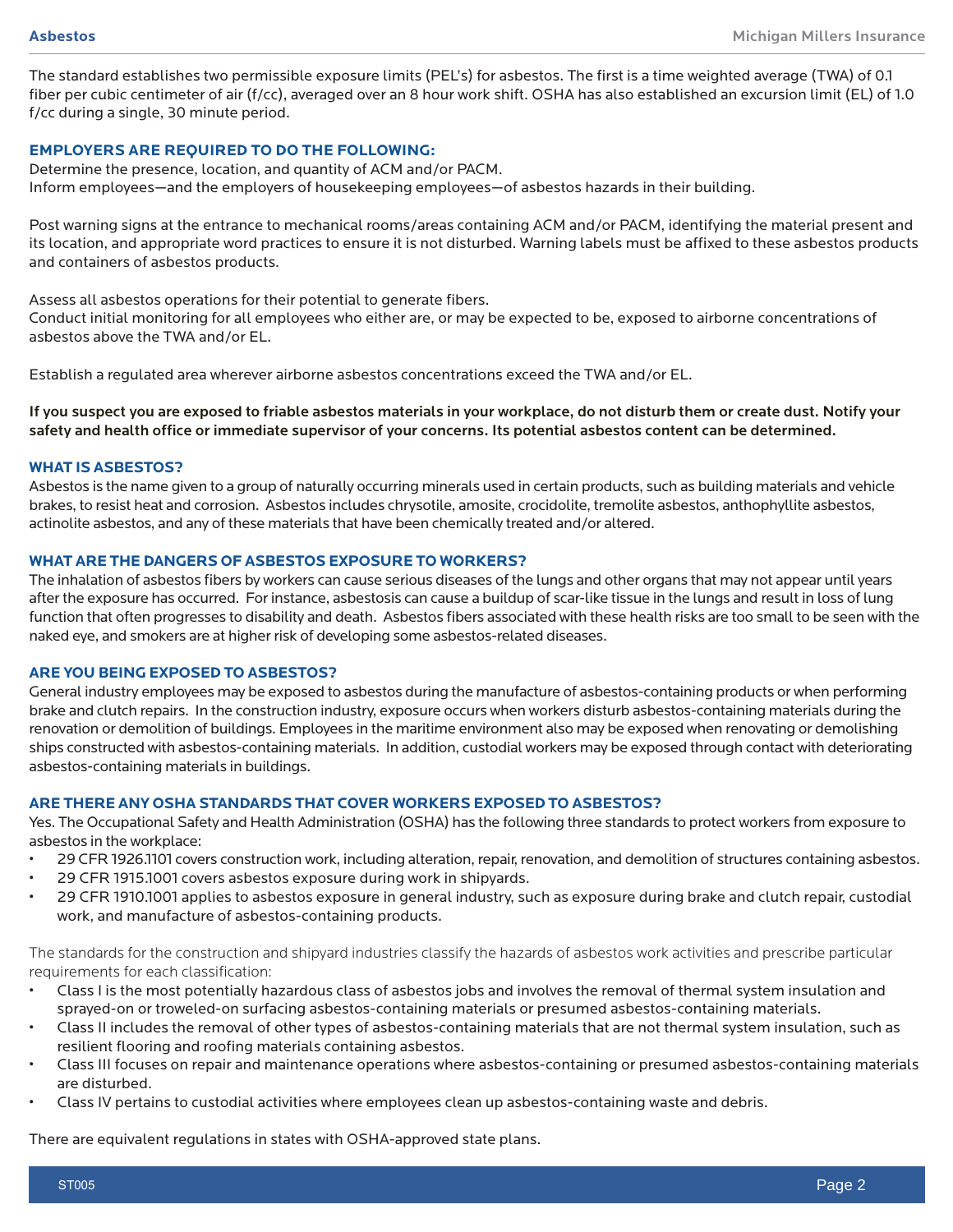## **WHAT ARE THE PERMISSIBLE EXPOSURE LIMITS FOR ASBESTOS?**

Employee exposure to asbestos must not exceed 0.1 fiber per cubic centimeter (f/cc) of air, averaged over an 8-hour work shift. Short-term exposure must also be limited to not more than 1 f/cc, averaged over 30 minutes. Rotation of employees to achieve compliance with either permissible exposure limit (PEL) is prohibited.

### **ARE EMPLOYERS REQUIRED TO CONDUCT EXPOSURE MONITORING?**

In construction and shipyard work, unless you are able to demonstrate that employee exposures will be below the PELs (a "negative exposure assessment"), you are generally required to conduct daily monitoring for workers in Class I and II regulated areas. For workers in other operations where exposures are expected to exceed one of the PELs, you must conduct periodic monitoring. In general industry, you must perform initial monitoring for workers who may be exposed above a PEL or above the excursion limit. You must conduct subsequent monitoring at reasonable intervals, and in no case at intervals greater than 6 months for employees exposed above a PEL.

### **MUST EMPLOYERS CREATE REGULATED AREAS?**

You must create controlled zones known as regulated areas that are designed to protect employees where certain work with asbestos is performed. You must limit access to regulated areas to authorized persons who are wearing appropriate respiratory protection. You must also prohibit eating, smoking, drinking, chewing tobacco or gum, and applying cosmetics in these areas. You must display warning signs at each regulated area. In construction and shipyards, workers must perform Class I, II, and III asbestos work (and all other operations where asbestos concentrations may exceed a PEL) within regulated areas. In general industry, you must establish regulated areas wherever asbestos concentrations may exceed a PEL.

#### **WHAT COMPLIANCE METHODS MUST EMPLOYERS USE TO CONTROL EXPOSURES?**

You must control exposures to or below the PELs using engineering controls and work practices to the extent feasible. Where feasible engineering controls and work practices do not ensure worker protection at the exposure limits, you must reduce employee exposures to the lowest levels achievable and then supplement them with respiratory protection to meet the PELs. In construction and shipyards, each work classification has specific control method requirements. In general industry, specific controls are prescribed for brake and clutch repair work. For example, you must prohibit certain practices, such as the use of compressed air, to remove asbestos.

## **WHEN ARE EMPLOYERS REQUIRED TO PROVIDE RESPIRATORY PROTECTION FOR WORKERS?**

You must provide and ensure the use of respirators when a PEL is exceeded. In construction and shipyards, you must require workers to use respirators when performing certain work. Generally, the level of exposure determines the type of respirator needed. In addition, the standards specify the type of respirator to be used for certain asbestos work. (See CFR 1910.134.) Employees must get respirator training and medical clearance to use respirators.

#### **ARE EMPLOYERS REQUIRED TO PROVIDE PROTECTIVE CLOTHING FOR WORKERS?**

Yes. For any employee exposed to airborne concentrations of asbestos that exceed a PEL, you must provide and require the use of protective clothing such as coveralls or similar full-body clothing, head coverings, gloves, and foot coverings. You must provide face shields, vented goggles, or other appropriate protective equipment wherever the possibility of eye irritation exists and require workers to wear them.

#### **MUST EMPLOYERS PROVIDE HYGIENE FACILITIES?**

Yes. You must establish decontamination areas and hygiene practices for employees exposed above a PEL. In addition, employees may not smoke in work areas that might expose them to asbestos.

### **DO OSHA STANDARDS REQUIRE EMPLOYERS TO PROVIDE TRAINING?**

Yes. In construction and shipyards, you must provide training for employees exposed above a PEL and for employees involved in each identified work classification. The specific training requirements depend upon the particular class of work being performed. In general industry, you must provide training to all employees exposed above a PEL. You must also provide asbestos awareness training to employees who perform housekeeping operations covered by the standard. You must place warning labels on all asbestos products, containers, and installed construction materials when feasible.

#### **WHAT ARE EMPLOYERS REQUIRED TO PROVIDE CONCERNING MEDICAL EXAMINATIONS?**

In construction and shipyards, you must provide medical examinations for workers who, for 30 or more days per year, engage in Class I, II, or III work or experience exposure above a PEL. In general industry, you must provide medical examinations for workers who are exposed above a PEL.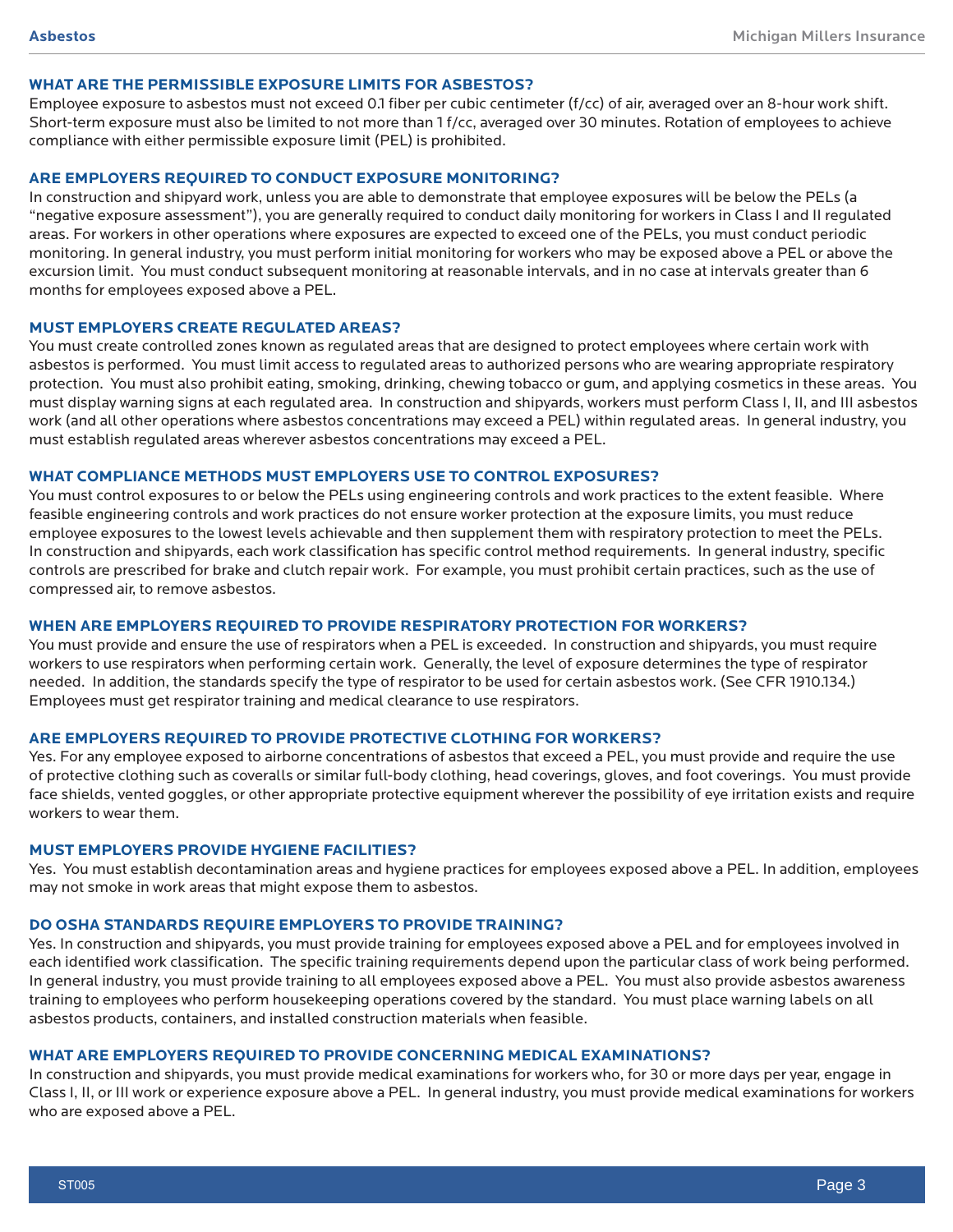#### **WHAT ARE THE RECORDKEEPING REQUIREMENTS FOR ASBESTOS EXPOSURES?**

You must keep accurate records of the following:

- All measurements taken to monitor employee exposure to asbestos—30 years;
- Medical records, including physician's written opinions—duration of the employee's employment plus 30 years; and
- Training records—1 year beyond the last date of employment.

## **HOW CAN YOU GET MORE INFORMATION ON SAFETY AND HEALTH?**

OSHA has various publications, standards, technical assistance, and compliance tools to help you, and offers extensive assistance through workplace consultation, voluntary protection programs, grants, strategic partnerships, state plans, training, and education. OSHA's Safety and Health Program Management Guidelines (Federal Register 54:3904-3916, January 26, 1989) detail elements critical to the development of a successful safety and health management system. This and other information are available on OSHA's website.

- For one free copy of OSHA publications, send a self addressed mailing label to OSHA Publications Office, P.O. Box 37535, Washington, DC 20013-7535; or send a request to our fax at (202) 693-2498, or call us at (202) 693-1888.
- To order OSHA publications online at www.osha.gov, go to Publications and follow the instructions for ordering.
- To file a complaint by phone, report an emergency, or get OSHA advice, assistance, or products, contact your nearest OSHA office under the "U.S. Department of Labor" listing in your phone book, or call toll-free at (800) 321-OSHA (6742). The teletypewriter (TTY) number is (877) 889-5627.
- To file a complaint online or obtain more information on OSHA federal and state programs, visit OSHA's website.